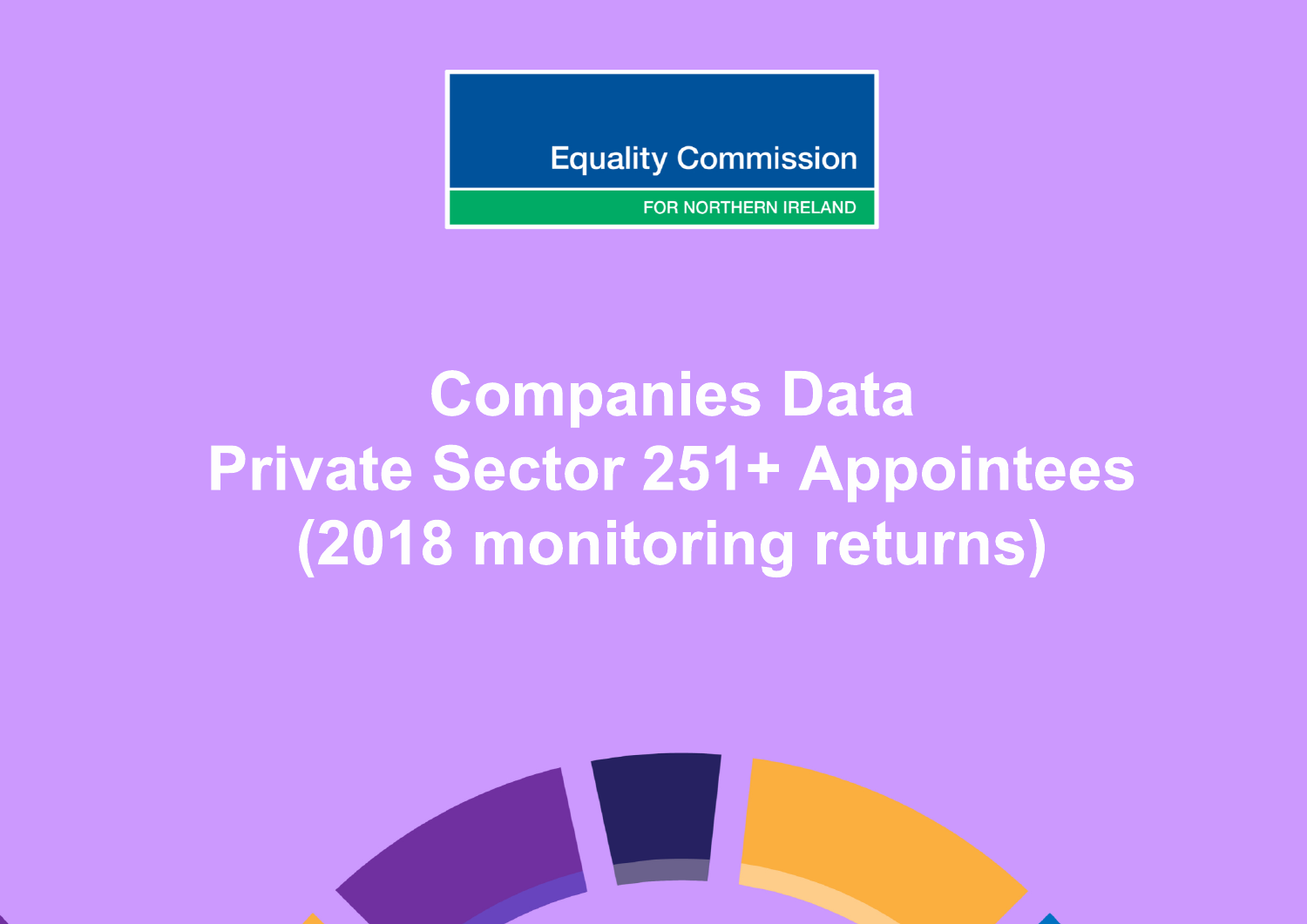| <b>Company Name</b>                                   | Ρ.  | R.C.           |          | N.D. TOTAL | [%P]       | [%RC]      |
|-------------------------------------------------------|-----|----------------|----------|------------|------------|------------|
| AAH PHARMACEUTICALS LTD T/A SANGERS AAH               | 11  | 3              | 2        | 16         | $[78.6\%]$ | [21.4%]    |
| ABBEY INSURANCE BROKERS LTD                           | 18  | 15             | 1        | 34         | $[54.5\%]$ | $[45.5\%]$ |
| <b>ABP LURGAN</b>                                     | 14  | 49             | 22       | 85         | [22.2%]    | [77.8%]    |
| <b>ACHESON &amp; GLOVER LTD</b>                       | 39  | 43             | 4        | 86         | [47.6%]    | [52.4%]    |
| AGRO MERCHANTS LURGAN TRANSPORT LTD                   | 101 | 120            | 72       | 293        | [45.7%]    | $[54.3\%]$ |
| AIB GROUP (UK) PLC T/A FIRST TRUST BANK               | 10  | 11             | 34       | 55         | [47.6%]    | [52.4%]    |
| ALLEN & OVERY SUPPORT SERVICES FUNCTION (SFF) BELFAST | 36  | 57             | 32       | 125        | [38.7%]    | [61.3%]    |
| <b>ALLIED BAKERIES IRELAND</b>                        | 22  | $\overline{7}$ | 6        | 35         | $[75.9\%]$ | $[24.1\%]$ |
| ALLSTATE NORTHERN IRELAND                             | 56  | 134            | 52       | 242        | [29.5%]    | $[70.5\%]$ |
| ALMAC CLINICAL SERVICES LTD                           | 21  | 16             | 8        | 45         | [56.8%]    | [43.2%]    |
| <b>ALMAC GROUP LTD</b>                                | 10  | 15             | 8        | 33         | $[40.0\%]$ | $[60.0\%]$ |
| ALMAC PHARMA SERVICES LTD                             | 13  | 33             | 24       | 70         | $[28.3\%]$ | [71.7%]    |
| ALMAC SCIENCES LTD                                    | 11  | 15             | 22       | 48         | [42.3%]    | [57.7%]    |
| ANDOR TECHNOLOGY LTD                                  | 18  | 14             | 5        | 37         | [56.3%]    | [43.8%]    |
| ANDRAS HOUSE LTD                                      | 23  | 26             | 41       | 90         | [46.9%]    | $[53.1\%]$ |
| ANGLO BEEF PROCESSORS NEWRY                           | 3   | 48             | 59       | 110        | [5.9%]     | $[94.1\%]$ |
| ANN'S HOME CARE LTD                                   | 72  | 114            | 51       | 237        | [38.7%]    | [61.3%]    |
| APEX HOUSING ASSOCIATION LTD                          | 21  | 52             | 6        | 79         | [28.8%]    | [71.2%]    |
| APPLEGREEN PLC                                        | 55  | 29             | 20       | 104        | [65.5%]    | [34.5%]    |
| <b>ARAMARK 1ST FLOOR</b>                              | 93  | 85             | 45       | 223        | [52.2%]    | [47.8%]    |
| ARCADIA GROUP LTD T/A TOPSHOP RETAIL                  | 31  | 55             | 10       | 96         | $[36.0\%]$ | $[64.0\%]$ |
| ARGENTO CONTEMPORARY JEWELLERY LTD                    | 126 | 114            | 64       | 304        | [52.5%]    | [47.5%]    |
| <b>ARGOS LTD</b>                                      | 37  | 40             | 87       | 164        | $[48.1\%]$ | [51.9%]    |
| <b>ASDA STORES LTD</b>                                | 280 | 195            | 24       | 499        | [58.9%]    | [41.1%]    |
| <b>AUTISM INITIATIVES</b>                             | 32  | 58             | $\Omega$ | 90         | [35.6%]    | [64.4%]    |
| AVONDALE FOODS (CRAIGAVON) LTD                        | 19  | 41             | 45       | 105        | [31.7%]    | $[68.3\%]$ |
| <b>AVX LTD</b>                                        | 5   | 5              | 1        | 11         | $[50.0\%]$ | $[50.0\%]$ |
| AXA INSURANCE DAC                                     | 32  | 193            | 12       | 237        | [14.2%]    | [85.8%]    |
| AXON SOLUTIONS LTD                                    | 34  | 61             | 29       | 124        | [35.8%]    | [64.2%]    |
| <b>B &amp; M RETAIL LTD</b>                           | 101 | 118            | 45       | 264        | $[46.1\%]$ | [53.9%]    |
| <b>B &amp; Q PLC</b>                                  | 45  | 15             | 6        | 66         | $[75.0\%]$ | $[25.0\%]$ |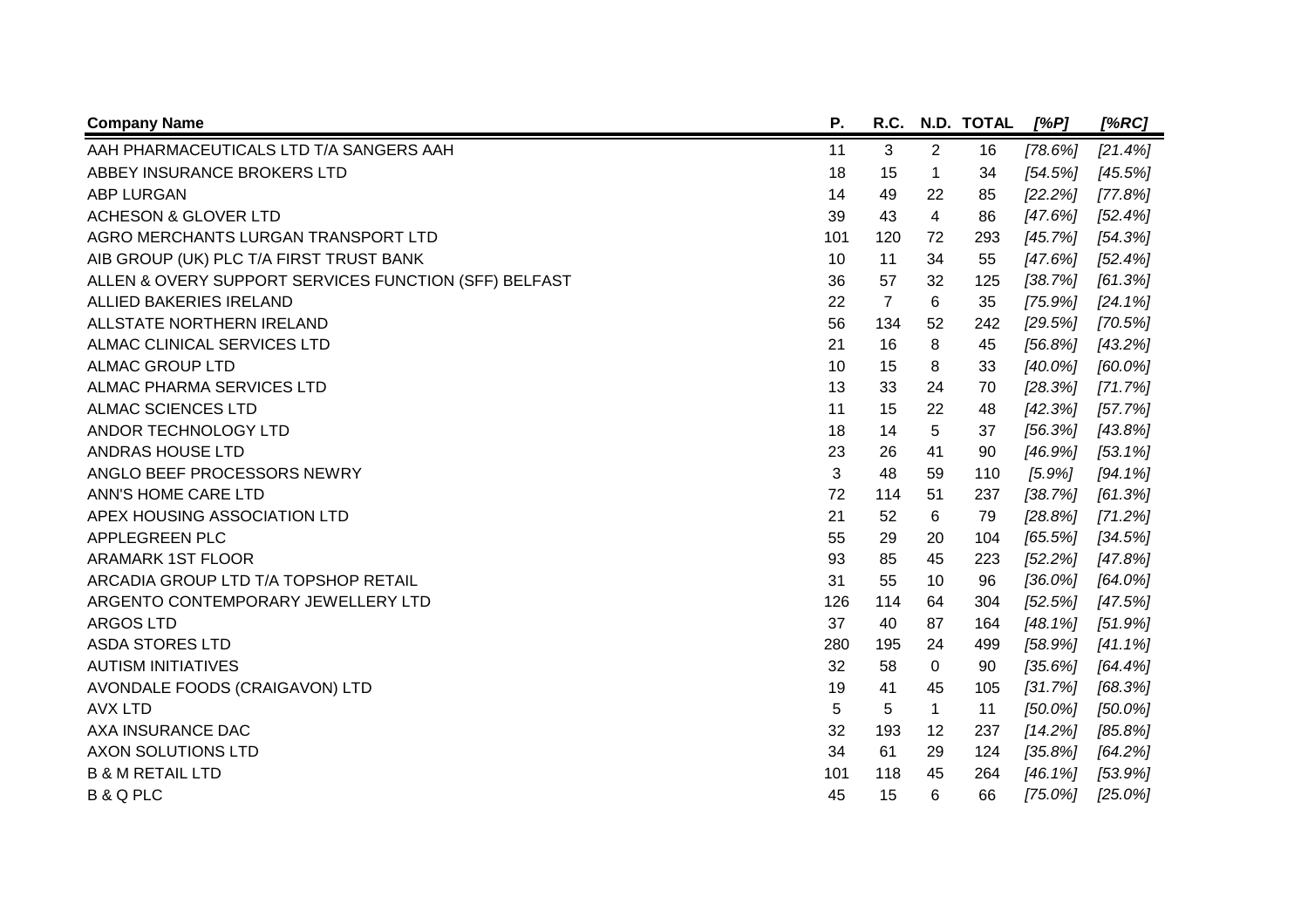| <b>Company Name</b>                    | Ρ.             | R.C.           |                | N.D. TOTAL | [%P]       | [%RC]      |
|----------------------------------------|----------------|----------------|----------------|------------|------------|------------|
| B/E AEROSPACE (UK) LTD                 | 29             | 45             | 22             | 96         | [39.2%]    | [60.8%]    |
| BAKER & MC KENZIE GLOBAL SERVICES (NI) | 36             | 46             | 26             | 108        | [43.9%]    | $[56.1\%]$ |
| <b>BALCAS TIMBER LTD</b>               | 24             | 36             | $\overline{c}$ | 62         | $[40.0\%]$ | $[60.0\%]$ |
| BAMFORD BUS COMPANY LTD T/A WRIGHTBUS  | 60             | 14             | 26             | 100        | $[81.1\%]$ | [18.9%]    |
| <b>BANK OF IRELAND</b>                 | $\overline{7}$ | 13             | $\mathbf 1$    | 21         | $[35.0\%]$ | $[65.0\%]$ |
| <b>BARNARDOS (NI)</b>                  | 31             | 29             | 22             | 82         | [51.7%]    | $[48.3\%]$ |
| BEMIS HEALTHCARE PACKAGING LTD         | 4              | 32             | 2              | 38         | [11.1%]    | $[88.9\%]$ |
| <b>BOOTS UK LTD</b>                    | 44             | 74             | 21             | 139        | [37.3%]    | [62.7%]    |
| <b>BRETT MARTIN LTD</b>                | 35             | 17             | 14             | 66         | [67.3%]    | [32.7%]    |
| <b>BROOKLANDS HEALTHCARE LTD</b>       | 21             | 53             | 13             | 87         | [28.4%]    | $[71.6\%]$ |
| BRYSON CHARITABLE GROUP                | 64             | 70             | 20             | 154        | [47.8%]    | [52.2%]    |
| <b>BT NORTHERN IRELAND</b>             | 121            | 136            | 68             | 325        | [47.1%]    | [52.9%]    |
| <b>CAMDEN GROUP LTD</b>                | 82             | 51             | 106            | 239        | [61.7%]    | [38.3%]    |
| <b>CAPITA BUSINESS SERVICES</b>        | 116            | 150            | 6              | 272        | $[43.6\%]$ | [56.4%]    |
| CAPITA BUSINESS SERVICES LTD           | 11             | 4              | 8              | 23         | [73.3%]    | [26.7%]    |
| CAPITA MANAGED IT SOLUTIONS            | 35             | 21             | 2              | 58         | [62.5%]    | [37.5%]    |
| <b>CATERPILLAR (NI) LTD</b>            | 32             | 19             | 4              | 55         | [62.7%]    | $[37.3\%]$ |
| CEDAR FOUNDATION, THE                  | 46             | 45             | 20             | 111        | [50.5%]    | [49.5%]    |
| CHAIN REACTION CYCLES LTD              | 23             | 10             | 13             | 46         | [69.7%]    | [30.3%]    |
| <b>CHARLES HURST LTD</b>               | 101            | 76             | 53             | 230        | $[57.1\%]$ | [42.9%]    |
| CHOICE HOUSING IRELAND LTD             | 21             | 26             | $\mathbf 1$    | 48         | [44.7%]    | [55.3%]    |
| <b>CITIGROUP</b>                       | 166            | 217            | 108            | 491        | [43.3%]    | [56.7%]    |
| CITY FACILITIES MANAGEMENT (UK) LTD    | 5              | $\overline{4}$ | 29             | 38         | $[55.6\%]$ | [44.4%]    |
| <b>CLANMIL HOUSING ASSOCIATION LTD</b> | 27             | 16             | $\mathbf 1$    | 44         | [62.8%]    | [37.2%]    |
| <b>CLEAR PHARMACY</b>                  | 43             | 18             | 6              | 67         | $[70.5\%]$ | [29.5%]    |
| COCA-COLA HBC (NI) LTD                 | 31             | 28             | 1              | 60         | [52.5%]    | [47.5%]    |
| COMPASS GROUP (UK) & (IRELAND) LTD     | 28             | 34             | 4              | 66         | [45.2%]    | [54.8%]    |
| <b>COMPUTERSHARE LOAN SERVICES</b>     | $\overline{2}$ | 29             | 9              | 40         | $[6.5\%]$  | [93.5%]    |
| <b>CONCENTRIX EUROPE LTD</b>           | 54             | 84             | 199            | 337        | $[39.1\%]$ | $[60.9\%]$ |
| <b>CONNAN PAUL LTD</b>                 | 33             | 66             | 11             | 110        | [33.3%]    | [66.7%]    |
| <b>CONNECTED HEALTH LTD</b>            | 92             | 112            | 12             | 216        | $[45.1\%]$ | [54.9%]    |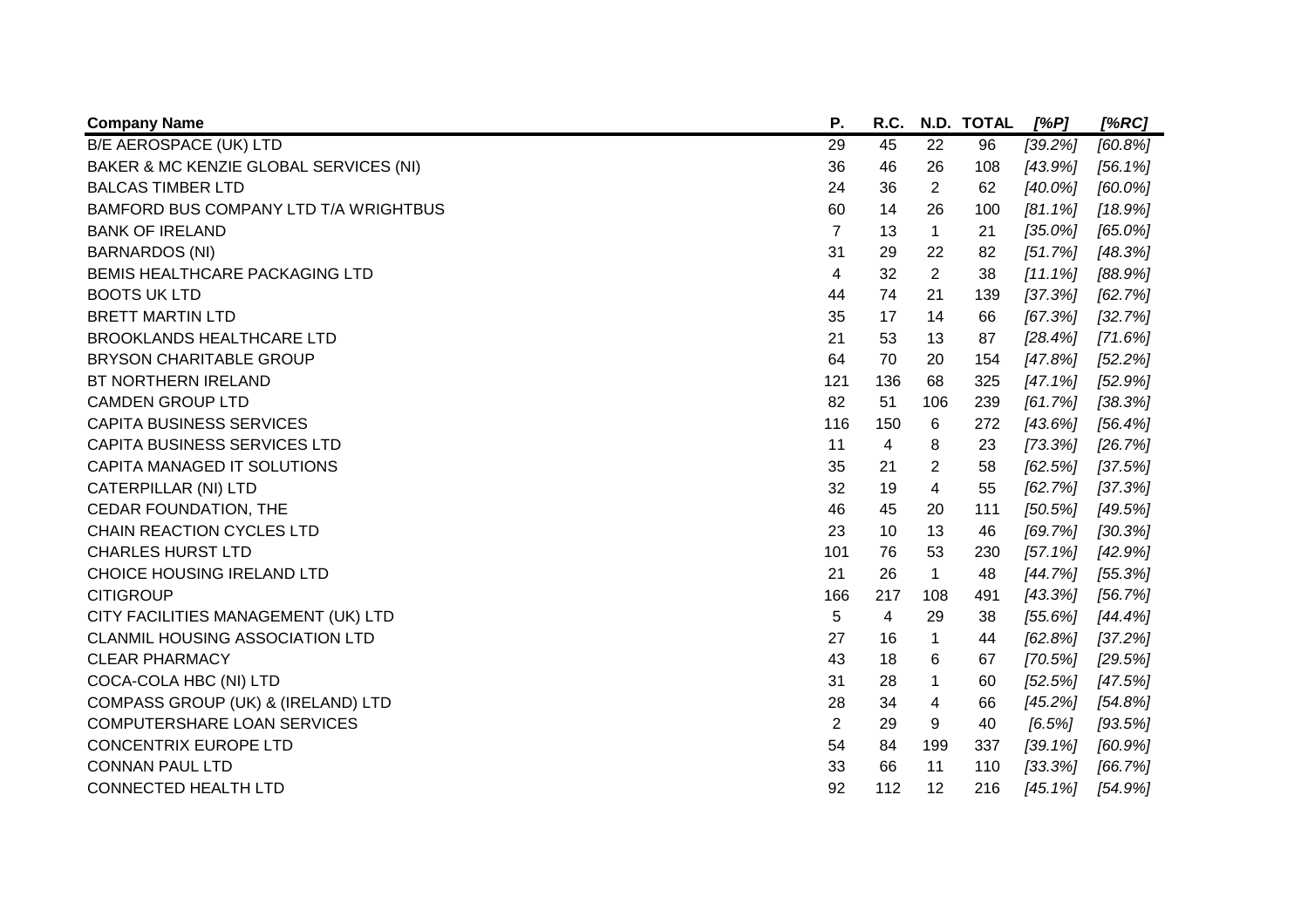| <b>Company Name</b>                     |   | Ρ.  | R.C. |                | N.D. TOTAL | [%P]       | [%RC]       |
|-----------------------------------------|---|-----|------|----------------|------------|------------|-------------|
| <b>CONVERGYS</b>                        |   | 160 | 300  | 238            | 698        | [34.8%]    | [65.2%]     |
| CO-OPERATIVE GROUP, THE                 |   | 47  | 23   | 15             | 85         | [67.1%]    | [32.9%]     |
| <b>CORRY HARRY LTD</b>                  |   | 22  | 32   | 18             | 72         | [40.7%]    | [59.3%]     |
| CRANSWICK COUNTRY FOODS (BALLYMENA)     |   | 17  | 27   | 19             | 63         | $[38.6\%]$ | [61.4%]     |
| <b>CREAGH CONCRETE PRODUCTS LTD</b>     |   | 20  | 48   | 13             | 81         | [29.4%]    | $[70.6\%]$  |
| DALE FARM CO-OPERATIVE LTD              |   | 98  | 47   | 23             | 168        | [67.6%]    | [32.4%]     |
| <b>DALRIADA URGENT CARE</b>             |   | 3   | 3    | $\mathbf 0$    | 6          | $[50.0\%]$ | $[50.0\%]$  |
| DEBENHAMS RETAIL PLC                    |   | 14  | 26   | 75             | 115        | $[35.0\%]$ | $[65.0\%]$  |
| DECORA BLIND SYSTEMS LTD                |   | 56  | 90   | 84             | 230        | [38.4%]    | [61.6%]     |
| <b>DELOITTE LLP</b>                     | # |     |      |                | 174        |            |             |
| <b>DIRECT MEDICS LTD</b>                |   | 120 | 125  | 59             | 304        | $[49.0\%]$ | $[51.0\%]$  |
| DONNELLY GROUP, THE                     |   | 90  | 114  | 12             | 216        | $[44.1\%]$ | [55.9%]     |
| <b>DOWN &amp; CONNOR DIOCESAN TRUST</b> |   | 0   | 32   | $\mathbf 0$    | 32         | $[44.1\%]$ | $[100.0\%]$ |
| <b>DSG RETAIL LTD</b>                   |   | 67  | 33   | 0              | 100        | $[67.0\%]$ | $[33.0\%]$  |
| <b>DSP SUPERMARKETS LTD</b>             |   | 33  | 67   | 15             | 115        | $[33.0\%]$ | $[67.0\%]$  |
| DUNBIA (DUNGANNON) LTD                  |   | 87  | 149  | 102            | 338        | [36.9%]    | $[63.1\%]$  |
| DUNNES STORES (BANGOR) LTD              |   | 76  | 110  | 21             | 207        | [40.9%]    | $[59.1\%]$  |
| DV8                                     |   | 9   | 9    | 0              | 18         | $[50.0\%]$ | $[50.0\%]$  |
| <b>ENCIRC LTD</b>                       |   | 9   | 42   | 11             | 62         | $[17.6\%]$ | [82.4%]     |
| ENERGIA GROUP (NI) HOLDINGS LTD         |   | 47  | 56   | 16             | 119        | $[45.6\%]$ | $[54.4\%]$  |
| <b>EPUKI GROUP</b>                      |   | 9   | 6    | $\overline{2}$ | 17         | $[60.0\%]$ | $[40.0\%]$  |
| <b>ERNST &amp; YOUNG LLP</b>            |   | 37  | 54   | 59             | 150        | [40.7%]    | $[59.3\%]$  |
| <b>EVRON FOODS LTD</b>                  |   | 10  | 14   | 43             | 67         | [41.7%]    | $[58.3\%]$  |
| <b>EXTRA CARE</b>                       |   | 29  | 9    | 5              | 43         | $[76.3\%]$ | [23.7%]     |
| <b>FINTRU LTD</b>                       |   | 35  | 82   | 24             | 141        | [29.9%]    | $[70.1\%]$  |
| FIRE & BLOOD PRODUCTIONS                |   | 165 | 198  | 5              | 368        | $[45.5\%]$ | $[54.5\%]$  |
| FIRST CHOICE SELECTION SERVICES LTD     |   | 395 | 329  | 25             | 749        | $[54.6\%]$ | [45.4%]     |
| FIRST DERIVATIVES PLC                   |   | 15  | 70   | 6              | 91         | $[17.6\%]$ | [82.4%]     |
| FIRSTSOURCE SOLUTIONS LTD               |   | 229 | 464  | 30             | 723        | $[33.0\%]$ | $[67.0\%]$  |
| FORD RETAIL LTD T/A TRUSTFORD           |   | 6   | 6    | 6              | 18         | $[50.0\%]$ | $[50.0\%]$  |
| <b>FOYLE CAMPSIE</b>                    |   | 75  | 79   | 0              | 154        | [48.7%]    | [51.3%]     |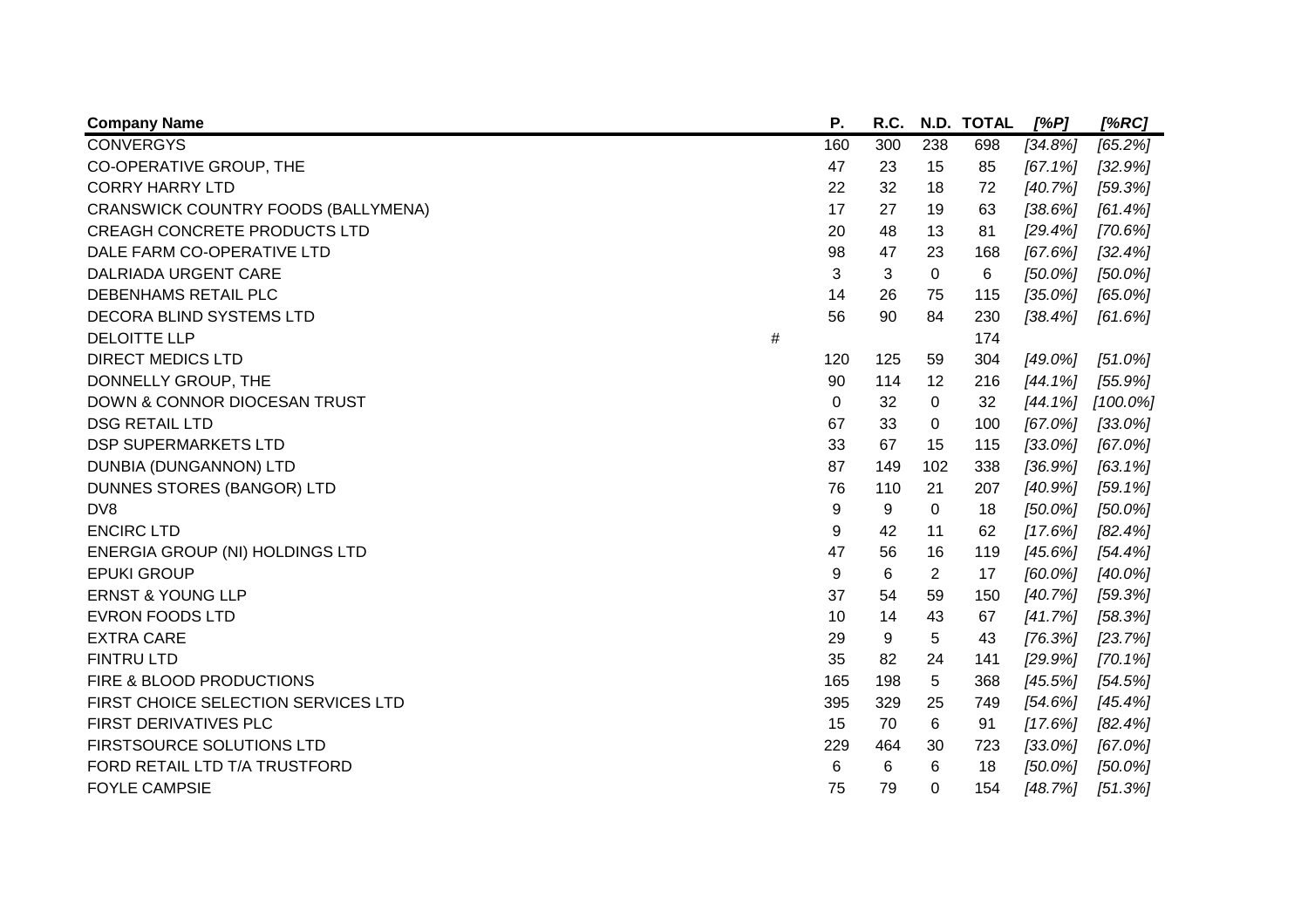| <b>Company Name</b>                                             |   | Ρ.             | R.C. |                | N.D. TOTAL | [%P]       | [%RC]      |
|-----------------------------------------------------------------|---|----------------|------|----------------|------------|------------|------------|
| <b>FOYLE OMAGH</b>                                              |   | 23             | 184  | $\mathbf 0$    | 207        | [11.1%]    | $[88.9\%]$ |
| <b>FUJITSU</b>                                                  |   | $\overline{7}$ | 16   | 7              | 30         | [30.4%]    | $[69.6\%]$ |
| <b>G4S SECURITY SERVICES (UK)</b>                               |   | 49             | 15   | 4              | 68         | $[76.6\%]$ | [23.4%]    |
| <b>GALGORM RESORT &amp; SPA</b>                                 |   | 44             | 28   | 27             | 99         | [61.1%]    | [38.9%]    |
| <b>GOLF HOLDINGS LTD</b>                                        |   | 294            | 196  | 101            | 591        | $[60.0\%]$ | $[40.0\%]$ |
| <b>GORDONS N &amp; R LTD</b>                                    |   | 40             | 39   | 21             | 100        | [50.6%]    | $[49.4\%]$ |
| <b>GRAFTON RECRUITMENT LTD</b>                                  |   | 258            | 218  | 146            | 622        | $[54.2\%]$ | [45.8%]    |
| <b>GRAHAM JOHN CONSTRUCTION LTD</b>                             |   | 82             | 103  | 17             | 202        | $[44.3\%]$ | $[55.7\%]$ |
| <b>GREENWICH LEISURE LTD</b>                                    |   | 26             | 34   | 29             | 89         | $[43.3\%]$ | [56.7%]    |
| H & A MECHANICAL SERVICES LTD                                   |   | 23             | 50   | $\overline{7}$ | 80         | [31.5%]    | $[68.5\%]$ |
| <b>HALDANE SHIELLS GROUP</b>                                    |   | 26             | 13   | 10             | 49         | [66.7%]    | [33.3%]    |
| HASTINGS HOTELS GROUP LTD                                       |   | 48             | 46   | 31             | 125        | $[51.1\%]$ | [48.9%]    |
| HAYS SPECIALIST RECRUITMENT LTD                                 |   | 179            | 227  | 166            | 572        | $[44.1\%]$ | $[55.9\%]$ |
| <b>HEATONS (NI) LTD</b>                                         |   | 87             | 129  | 26             | 242        | [40.3%]    | [59.7%]    |
| HENDERSON JOHN HOLDINGS LTD                                     |   | 576            | 266  | 29             | 871        | [68.4%]    | [31.6%]    |
| <b>HOMEBASE LTD</b>                                             |   | 55             | 34   | 8              | 97         | [61.8%]    | [38.2%]    |
| HOMECARE INDEPENDENT LIVING                                     |   | 60             | 59   | 69             | 188        | [50.4%]    | $[49.6\%]$ |
| <b>HOVIS LTD</b>                                                |   | 15             | 8    | $\overline{2}$ | 25         | [65.2%]    | $[34.8\%]$ |
| HUHTAMAKI FOOD SERVICE DELTA LTD                                |   | 10             | 13   | 3              | 26         | $[43.5\%]$ | $[56.5\%]$ |
| HUTCHINSON HOMES LTD (HEAD OFFICE) CLONLEE PRIVATE NURSING HOME |   | 18             | 9    | $\mathbf 0$    | 27         | [66.7%]    | [33.3%]    |
| <b>HYSTER-YALE GROUP</b>                                        |   | 32             | 46   | 27             | 105        | $[41.0\%]$ | $[59.0\%]$ |
| <b>ICELAND FOODS LTD</b>                                        |   | 71             | 95   | 31             | 197        | [42.8%]    | [57.2%]    |
| <b>IKEA BELFAST</b>                                             | # |                |      |                | 4          |            |            |
| <b>INDUSTRIAL TEMPS LTD</b>                                     |   | 628            | 776  | 16             | 1420       | [44.7%]    | $[55.3\%]$ |
| <b>INSPIRE WELLBEING LTD</b>                                    |   | 25             | 33   | $\overline{7}$ | 65         | $[43.1\%]$ | [56.9%]    |
| INTERSERVE (FACILITIES MANAGEMENT) LTD                          |   | 9              | 18   | $\overline{7}$ | 34         | [33.3%]    | [66.7%]    |
| <b>IRWIN WD &amp; SONS LTD</b>                                  |   | 14             | 11   | 15             | 40         | $[56.0\%]$ | $[44.0\%]$ |
| <b>JD SPORTS FASHION PLC</b>                                    |   | 53             | 80   | 18             | 151        | [39.8%]    | [60.2%]    |
| JMC RESTAURANTS LTD T/A MC DONALD'S SPRUCEFIELD                 |   | 75             | 96   | 40             | 211        | [43.9%]    | $[56.1\%]$ |
| <b>KAINOS SOFTWARE LTD</b>                                      |   | 44             | 37   | 36             | 117        | $[54.3\%]$ | $[45.7\%]$ |
| <b>KARRO FOOD GROUP</b>                                         |   | 24             | 50   | 99             | 173        | [32.4%]    | $[67.6\%]$ |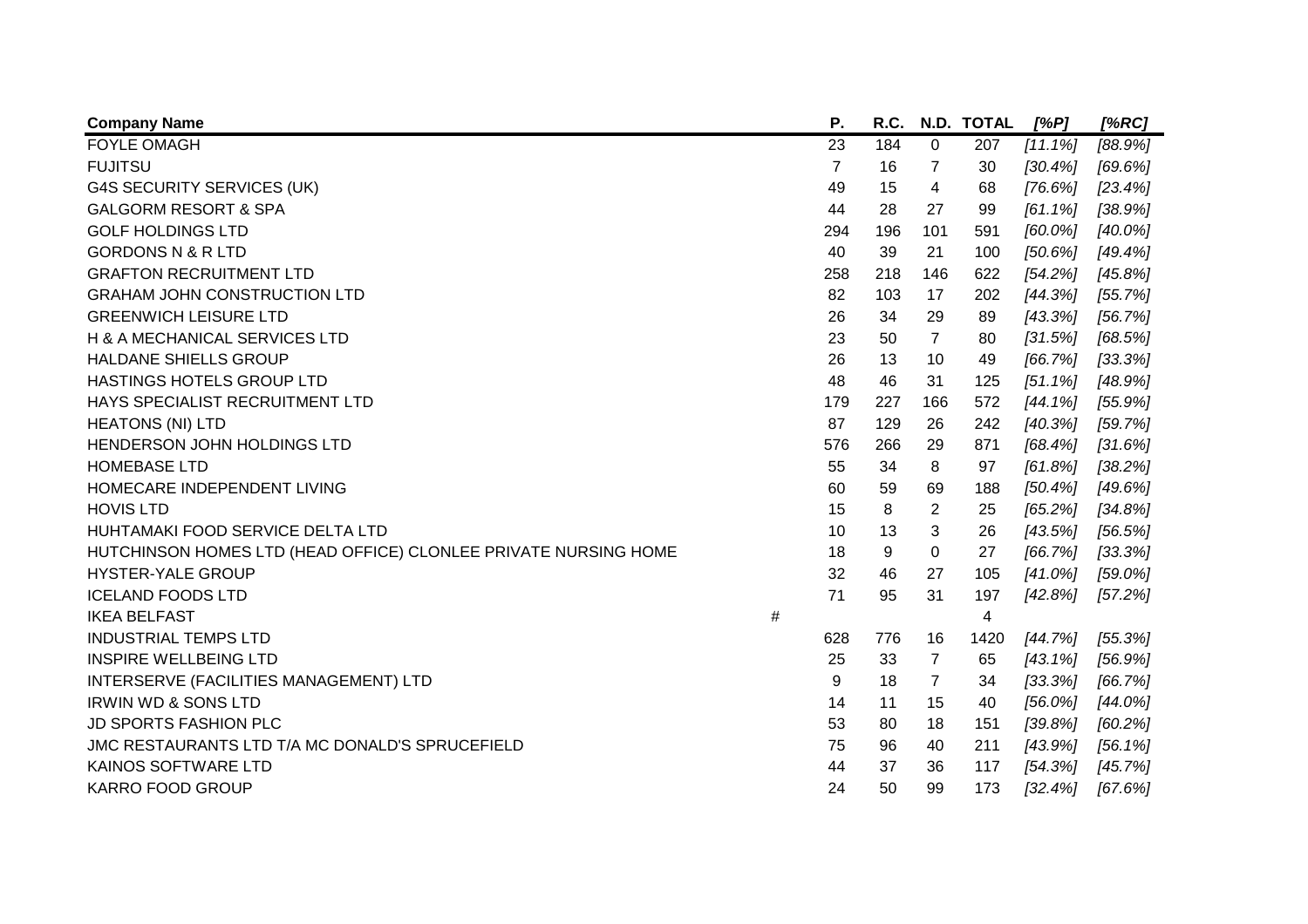| <b>Company Name</b>                                 | Ρ.             | R.C. |             | N.D. TOTAL | [%P]       | [%RC]      |
|-----------------------------------------------------|----------------|------|-------------|------------|------------|------------|
| <b>KENNEDY RECRUITMENT LTD</b>                      | 129            | 111  | 4           | 244        | [53.8%]    | $[46.3\%]$ |
| <b>KERRY INGREDIENTS (UK) LTD</b>                   | 29             | 39   | 23          | 91         | $[42.6\%]$ | [57.4%]    |
| <b>KILMOREY CARE LTD</b>                            | 6              | 50   | 1           | 57         | [10.7%]    | $[89.3\%]$ |
| KINGSPAN ENVIRONMENTAL LTD                          | $\overline{7}$ | 5    | 2           | 14         | [58.3%]    | [41.7%]    |
| LAGAN CONSTRUCTION SPECIALIST CONTRACTING           | 16             | 19   | 6           | 41         | [45.7%]    | $[54.3\%]$ |
| LIBERTY INFORMATION TECHNOLOGY LTD                  | 9              | 19   | 10          | 38         | [32.1%]    | [67.9%]    |
| LIDL (NI) GMBH                                      | 85             | 106  | 48          | 239        | [44.5%]    | [55.5%]    |
| <b>LINDEN FOODS LTD</b>                             | 33             | 69   | 38          | 140        | [32.4%]    | [67.6%]    |
| <b>LLOYDS BANKING GROUP</b>                         | 35             | 27   | 51          | 113        | $[56.5\%]$ | [43.5%]    |
| <b>LONG'S SUPERMARKET LTD</b>                       | 22             | 21   | 2           | 45         | [51.2%]    | [48.8%]    |
| LYCRA COMPANY (UK) LTD, THE                         | $\overline{2}$ | 14   | 2           | 18         | $[12.5\%]$ | $[87.5\%]$ |
| <b>LYNAS FOOD SERVICE LTD</b>                       | 57             | 20   | 9           | 86         | $[74.0\%]$ | $[26.0\%]$ |
| LYNN'S COUNTRY FOODS LTD T/A FINNEBROGUE VENISON CO | 27             | 33   | 123         | 183        | $[45.0\%]$ | $[55.0\%]$ |
| <b>M CARE LTD</b>                                   | 77             | 59   | 25          | 161        | $[56.6\%]$ | [43.4%]    |
| <b>MAC NAUGHTON BLAIR LTD</b>                       | 42             | 27   | 12          | 81         | [60.9%]    | $[39.1\%]$ |
| MALLAGHAN ENGINEERING LTD                           | 18             | 28   | 3           | 49         | $[39.1\%]$ | [60.9%]    |
| MANN ALEXANDER SOLUTIONS                            | 38             | 41   | 24          | 103        | $[48.1\%]$ | $[51.9\%]$ |
| MANPOWER (UK) LTD                                   | 105            | 103  | 45          | 253        | [50.5%]    | [49.5%]    |
| MARIE CURIE CANCER CARE                             | 28             | 17   | $\mathbf 1$ | 46         | [62.2%]    | [37.8%]    |
| <b>MARKS &amp; SPENCER PLC</b>                      | 72             | 65   | 35          | 172        | [52.6%]    | [47.4%]    |
| <b>MATALAN RETAIL LTD</b>                           | 67             | 94   | 22          | 183        | [41.6%]    | [58.4%]    |
| MC CANN FP LTD                                      | 31             | 64   | 10          | 105        | [32.6%]    | [67.4%]    |
| MC CLOSKEY INTERNATIONAL LTD                        | 17             | 116  | 11          | 144        | [12.8%]    | $[87.2\%]$ |
| MC COLGANS QUALITY FOODS LTD                        | 9              | 65   | 12          | 86         | [12.2%]    | [87.8%]    |
| MC LAUGHLIN & HARVEY LTD                            | 28             | 30   | 6           | 64         | [48.3%]    | $[51.7\%]$ |
| MC LEAN A BOOKMAKERS                                | 13             | 9    | 0           | 22         | $[59.1\%]$ | [40.9%]    |
| MEDICARE PHARMACY GROUP                             | 50             | 77   | 15          | 142        | [39.4%]    | [60.6%]    |
| <b>MENARYS RETAIL LTD</b>                           | 30             | 38   | 19          | 87         | $[44.1\%]$ | [55.9%]    |
| MERCHANT HOTEL LTD, THE                             | 32             | 52   | 56          | 140        | $[38.1\%]$ | [61.9%]    |
| <b>MITIE LTD</b>                                    | 20             | 14   | $\Omega$    | 34         | [58.8%]    | [41.2%]    |
| MONTUPET (UK) LTD                                   | 17             | 12   | 3           | 32         | $[58.6\%]$ | [41.4%]    |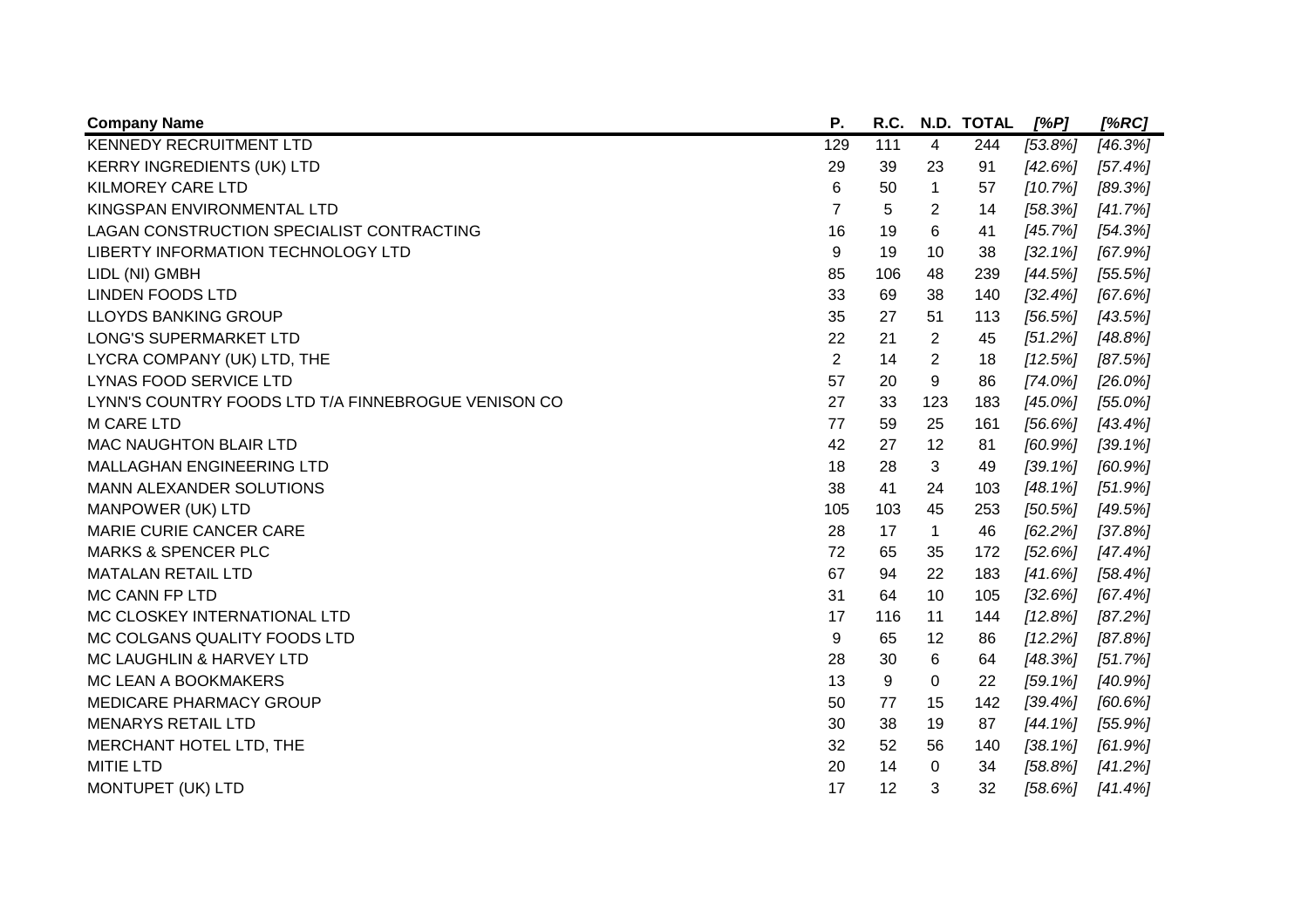| <b>Company Name</b>                                  | Ρ.             | R.C. |                | N.D. TOTAL | [%P]       | [%RC]      |
|------------------------------------------------------|----------------|------|----------------|------------|------------|------------|
| <b>MORRIS TJ LTD</b>                                 | 143            | 197  | 64             | 404        | [42.1%]    | [57.9%]    |
| MOUNT CHARLES GROUP, THE                             | 107            | 110  | 78             | 295        | [49.3%]    | [50.7%]    |
| <b>MOY PARK LTD</b>                                  | 140            | 529  | 528            | 1197       | [20.9%]    | $[79.1\%]$ |
| <b>MPA RECRUITMENT</b>                               | 474            | 529  | 0              | 1003       | [47.3%]    | [52.7%]    |
| MURDOCK BUILDERS MERCHANTS LTD                       | 11             | 29   | 9              | 49         | [27.5%]    | $[72.5\%]$ |
| <b>MUSGRAVE (NI)</b>                                 | 57             | 72   | 59             | 188        | [44.2%]    | [55.8%]    |
| MUSGRAVE WHOLESALE PARTNERS                          | 11             | 10   | 17             | 38         | [52.4%]    | $[47.6\%]$ |
| NATIONAL TRUST, THE                                  | 51             | 42   | 59             | 152        | $[54.8\%]$ | [45.2%]    |
| NEC GROUP LTD                                        | $\overline{7}$ | 29   | 84             | 120        | [19.4%]    | $[80.6\%]$ |
| <b>NEW LOOK RETAILERS LTD</b>                        | 89             | 118  | 9              | 216        | $[43.0\%]$ | $[57.0\%]$ |
| <b>NEXT PLC</b>                                      | 53             | 60   | 11             | 124        | [46.9%]    | $[53.1\%]$ |
| <b>NIE NETWORKS LTD</b>                              | 33             | 19   | $\mathbf 0$    | 52         | [63.5%]    | $[36.5\%]$ |
| NOONAN SERVICES GROUP LTD                            | 270            | 231  | 172            | 673        | $[53.9\%]$ | $[46.1\%]$ |
| NORBROOK LABORATORIES LTD                            | 35             | 150  | 19             | 204        | [18.9%]    | $[81.1\%]$ |
| <b>NORTH WEST CARE</b>                               | 102            | 154  | $\overline{0}$ | 256        | [39.8%]    | [60.2%]    |
| <b>NORTHERN BANK LTD</b>                             | 98             | 83   | 20             | 201        | $[54.1\%]$ | [45.9%]    |
| NORTHERN IRELAND HOSPICE                             | 28             | 20   | 6              | 54         | $[58.3\%]$ | [41.7%]    |
| <b>NORTHSTONE (NI) LTD</b>                           | 65             | 98   | 25             | 188        | [39.9%]    | $[60.1\%]$ |
| NORTHWEST BOOKMAKERS T/A LADBROKES                   | 26             | 49   | 0              | 75         | [34.7%]    | $[65.3\%]$ |
| NWR LTD T/A MC DONALDS                               | 39             | 207  | 79             | 325        | $[15.9\%]$ | $[84.1\%]$ |
| O & S DOORS LTD                                      | $\overline{2}$ | 69   | 13             | 84         | [2.8%]     | [97.2%]    |
| OCS GROUP (UK) LTD                                   | 136            | 61   | 0              | 197        | $[69.0\%]$ | $[31.0\%]$ |
| ODYSSEY MILLENNIUM LTD BELFAST GIANTS                | 71             | 123  | 40             | 234        | $[36.6\%]$ | $[63.4\%]$ |
| <b>OMNIPLEX HOLDINGS (NI) LTD</b>                    | 57             | 85   | 34             | 176        | [40.1%]    | [59.9%]    |
| O'NEILLS IRISH INTERNATIONAL SPORTS CO LTD           | 23             | 133  | 12             | 168        | [14.7%]    | $[85.3\%]$ |
| PMD (NI) LTD T/A MC DONALD'S CONNSWATER              | 60             | 41   | $\mathbf 1$    | 102        | [59.4%]    | $[40.6\%]$ |
| POSITIVE FUTURES ACHIEVING DREAMS TRANSFORMING LIVES | 72             | 54   | 29             | 155        | $[57.1\%]$ | [42.9%]    |
| POUNDLAND LTD                                        | 59             | 69   | 16             | 144        | $[46.1\%]$ | $[53.9\%]$ |
| POUNDSTRETCHER LTD                                   | 43             | 68   | 11             | 122        | [38.7%]    | [61.3%]    |
| <b>PRAXIS CARE GROUP</b>                             | 77             | 106  | 71             | 254        | [42.1%]    | [57.9%]    |
| PREMIERE EMPLOYMENT GROUP LTD T/A PREMIERE PEOPLE    | 1412           | 1380 | 5              | 2797       | $[50.6\%]$ | [49.4%]    |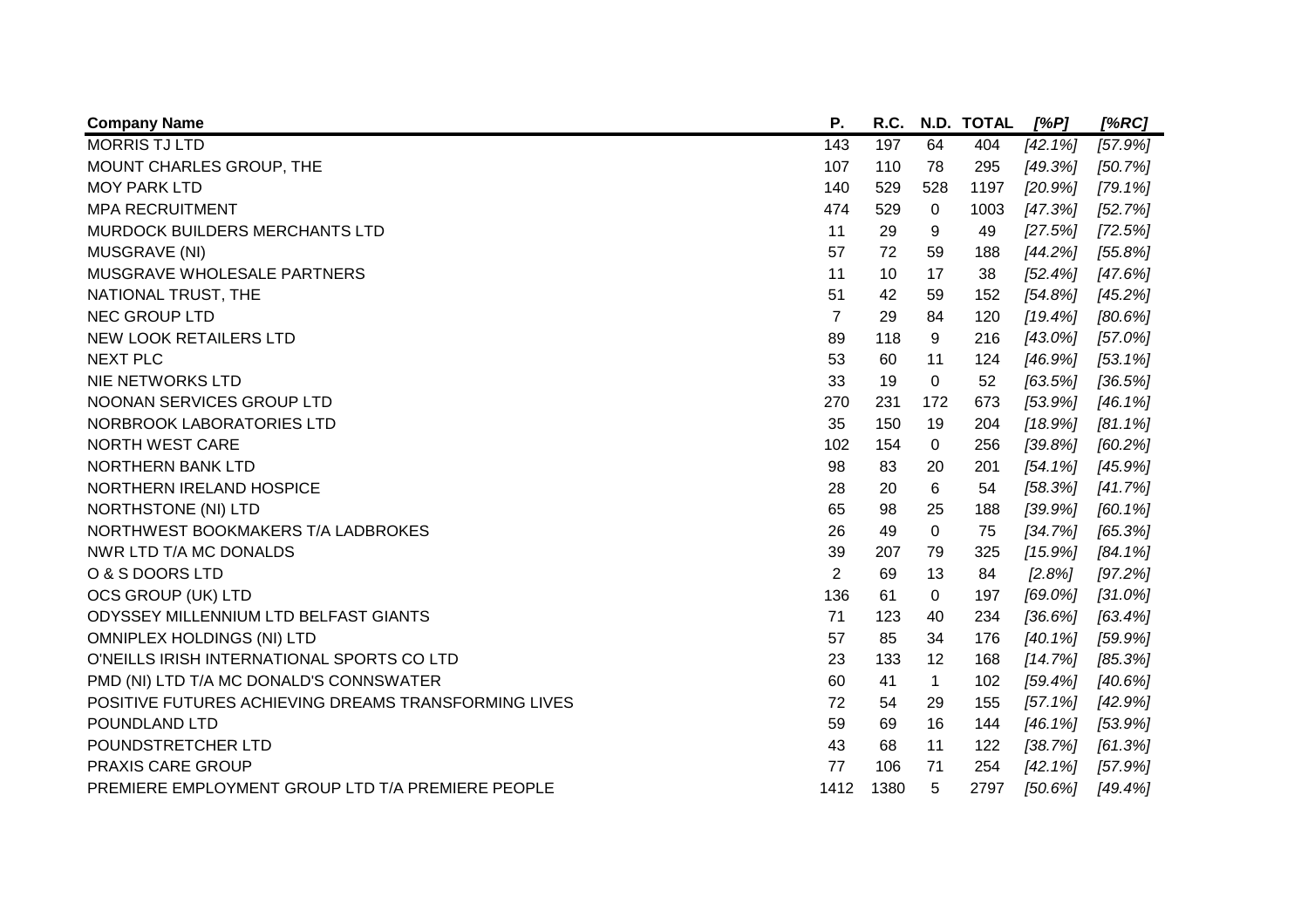| <b>Company Name</b>                                         | Ρ.  | R.C. |                | N.D. TOTAL | [%P]       | [%RC]      |
|-------------------------------------------------------------|-----|------|----------------|------------|------------|------------|
| PRESBYTERIAN CHURCH IN IRELAND (COUNCIL FOR SOCIAL WITNESS) | 53  | 19   | $\overline{7}$ | 79         | $[73.6\%]$ | [26.4%]    |
| <b>PRICEWATERHOUSECOOPERS</b>                               | 207 | 266  | 108            | 581        | [43.8%]    | [56.2%]    |
| PRIMARK STORES LTD                                          | 76  | 224  | 17             | 317        | [25.3%]    | [74.7%]    |
| QUEEN'S UNIVERSITY OF BELFAST                               | 244 | 328  | 562            | 1134       | [42.7%]    | [57.3%]    |
| QUINN INDUSTRIAL HOLDINGS LTD                               | 5   | 72   | 2              | 79         | $[6.5\%]$  | [93.5%]    |
| <b>RADIUS HOUSING ASSOCIATION</b>                           | 41  | 49   | 21             | 111        | $[45.6\%]$ | $[54.4\%]$ |
| RAHON ENTERPRISES LTD T/A MC DONALDS DRIVE-THRU             | 111 | 73   | 87             | 271        | [60.3%]    | [39.7%]    |
| RANDOX LABORATORIES LTD                                     | 59  | 35   | 17             | 111        | [62.8%]    | [37.2%]    |
| <b>RIADA RESOURCING</b>                                     | 150 | 67   | 58             | 275        | $[69.1\%]$ | [30.9%]    |
| RITCIN LTD C/O ENTERTAINMENT ENTERPRISES                    | 50  | 53   | 34             | 137        | $[48.5\%]$ | [51.5%]    |
| RIVER ISLAND CLOTHING CO LTD                                | 80  | 81   | 14             | 175        | [49.7%]    | [50.3%]    |
| RIVER RIDGE RECYCLING (PORTADOWN) LTD                       | 44  | 31   | 18             | 93         | [58.7%]    | [41.3%]    |
| RLC LANGFORD LODGE LTD                                      | 6   | 2    | 0              | 8          | $[75.0\%]$ | $[25.0\%]$ |
| <b>ROBINSON SERVICES LTD</b>                                | 160 | 108  | 86             | 354        | [59.7%]    | $[40.3\%]$ |
| RUTLEDGE JOBLINK RECRUITMENT & TRAINING LTD                 | 28  | 46   | 1              | 75         | [37.8%]    | [62.2%]    |
| RYOBI ALUMINIUM CASTING (UK) LTD                            | 46  | 13   | 12             | 71         | $[78.0\%]$ | $[22.0\%]$ |
| SAINSBURY'S SUPERMARKETS LTD                                | 158 | 243  | 51             | 452        | [39.4%]    | [60.6%]    |
| SAINT-GOBAIN BUILDING DISTRIBUTION LTD T/A CORRY JP         | 9   | 20   | $\Omega$       | 29         | $[31.0\%]$ | $[69.0\%]$ |
| SALVATION ARMY, THE                                         | 26  | 13   | 6              | 45         | [66.7%]    | [33.3%]    |
| SANTANDER (UK) PLC                                          | 97  | 111  | 58             | 266        | $[46.6\%]$ | [53.4%]    |
| SCOTCO (NI) LTD                                             | 68  | 76   | 112            | 256        | [47.2%]    | [52.8%]    |
| <b>SDC TRAILERS LTD</b>                                     | 10  | 44   | 27             | 81         | $[18.5\%]$ | [81.5%]    |
| SEAGATE TECHNOLOGY (IRELAND)                                | 19  | 58   | 19             | 96         | [24.7%]    | $[75.3\%]$ |
| SECURITAS SECURITY SERVICES (UK) LTD                        | 21  | 2    | 0              | 23         | [91.3%]    | [8.7%]     |
| <b>SENSATA TECHNOLOGIES</b>                                 | 60  | 23   | 25             | 108        | $[72.3\%]$ | [27.7%]    |
| SEVERFIELD (NI) LTD                                         | 19  | 17   | 1              | 37         | [52.8%]    | [47.2%]    |
| SHORT BROTHERS PLC                                          | 51  | 18   | 6              | 75         | [73.9%]    | $[26.1\%]$ |
| SIMON COMMUNITY (NI)                                        | 24  | 28   | 13             | 65         | [46.2%]    | [53.8%]    |
| SODEXO LTD                                                  | 118 | 66   | 79             | 263        | $[64.1\%]$ | [35.9%]    |
| <b>SPA NURSING HOMES LTD</b>                                | 16  | 23   | 19             | 58         | $[41.0\%]$ | $[59.0\%]$ |
| SPORTSWIFT LTD T/A CARD FACTORY                             | 129 | 187  | 95             | 411        | [40.8%]    | [59.2%]    |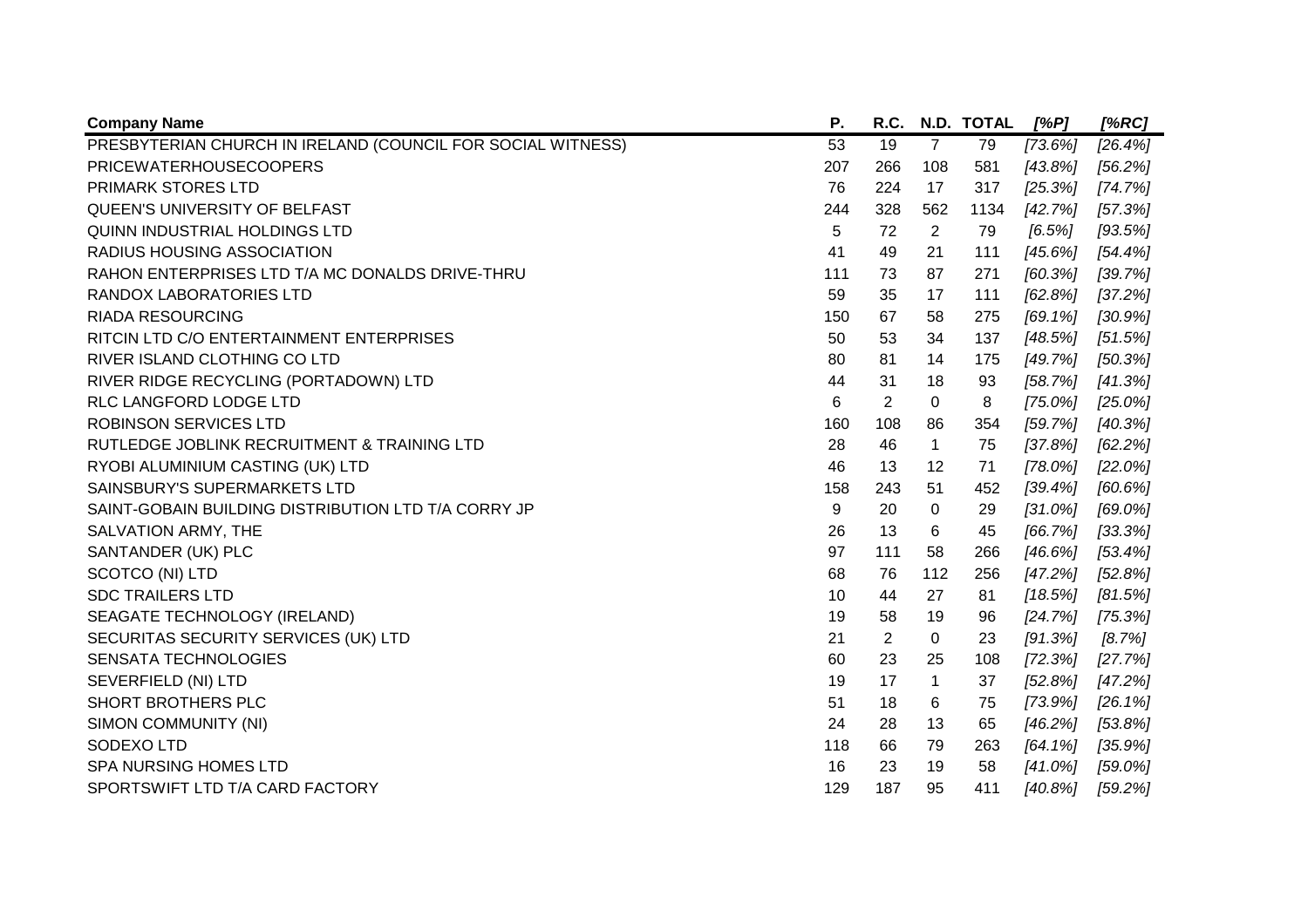| <b>Company Name</b>                           | Ρ.             | R.C. |                | N.D. TOTAL | [%P]       | [%RC]      |
|-----------------------------------------------|----------------|------|----------------|------------|------------|------------|
| STAFFLINE RECRUITMENT LTD                     | 842            | 880  | 634            | 2356       | [48.9%]    | $[51.1\%]$ |
| SUPERDRUG STORES PLC                          | 22             | 26   | 17             | 65         | $[45.8\%]$ | $[54.2\%]$ |
| SURVITEC GROUP LTD                            | 16             | 17   | 4              | 37         | [48.5%]    | [51.5%]    |
| SWISSPORT (UK)                                | 131            | 60   | 8              | 199        | [68.6%]    | [31.4%]    |
| SWORD SECURITY (NI) LTD                       | 104            | 49   | 13             | 166        | $[68.0\%]$ | $[32.0\%]$ |
| <b>TAYTO GROUP</b>                            | $\overline{7}$ | 2    | $\mathbf 1$    | 10         | [77.8%]    | [22.2%]    |
| <b>TELEPERFORMANCE LTD</b>                    | 293            | 270  | 30             | 593        | $[52.0\%]$ | $[48.0\%]$ |
| TEREX (GB) LTD                                | 98             | 124  | 32             | 254        | $[44.1\%]$ | [55.9%]    |
| <b>TEREX FINLAY</b>                           | 37             | 88   | 15             | 140        | [29.6%]    | [70.4%]    |
| <b>TERUMO BCT LTD</b>                         | 8              | 10   | $\overline{2}$ | 20         | [44.4%]    | $[55.6\%]$ |
| <b>TESCO PLC</b>                              | 738            | 644  | 22             | 1404       | [53.4%]    | $[46.6\%]$ |
| THALES (UK) LTD                               | 16             | 7    | 18             | 41         | $[69.6\%]$ | [30.4%]    |
| THOMPSON AERO SEATING LTD                     | 61             | 99   | 48             | 208        | [38.1%]    | [61.9%]    |
| <b>TITANIC BELFAST LTD</b>                    | 46             | 32   | 14             | 92         | $[59.0\%]$ | $[41.0\%]$ |
| TJX UK T/A TK MAXX                            | 38             | 46   | 13             | 97         | [45.2%]    | [54.8%]    |
| <b>TRIANGLE HOUSING ASSOCIATION LTD</b>       | 29             | 14   | 8              | 51         | [67.4%]    | [32.6%]    |
| <b>ULSTER BANK LTD</b>                        | 27             | 43   | 27             | 97         | $[38.6\%]$ | [61.4%]    |
| <b>ULSTER CARPET MILLS LTD</b>                | 20             | 4    | 3              | 27         | [83.3%]    | [16.7%]    |
| ULSTER INDEPENDENT CLINIC LTD, THE            | 4              | 5    | 3              | 12         | [44.4%]    | $[55.6\%]$ |
| UNIVERSITY OF ULSTER                          | 78             | 91   | 91             | 260        | [46.2%]    | [53.8%]    |
| W & R HOLDINGS LTD                            | 37             | 74   | 1              | 112        | [33.3%]    | [66.7%]    |
| <b>WD MEATS LTD</b>                           | 63             | 93   | 0              | 156        | [40.4%]    | [59.6%]    |
| <b>WESTERN URGENT CARE LTD</b>                | 28             | 89   | 9              | 126        | [23.9%]    | $[76.1\%]$ |
| WHITBREAD PLC C/O PREMIER INN TITANIC QUARTER | 34             | 31   | 122            | 187        | [52.3%]    | [47.7%]    |
| <b>WINCANTON PLC</b>                          | 11             | 3    | 20             | 34         | $[78.6\%]$ | [21.4%]    |
| <b>WINDMILL (NI) LTD</b>                      | 72             | 56   | 4              | 132        | [56.3%]    | [43.8%]    |
| WINEFLAIR (BELFAST) LTD                       | 44             | 75   | $\mathbf 1$    | 120        | $[37.0\%]$ | $[63.0\%]$ |
| WOODS JOHN (LISGLYN) LTD                      | 4              | 20   | 14             | 38         | [16.7%]    | [83.3%]    |
| <b>WOODSIDE GROUP</b>                         | 40             | 8    | 6              | 54         | [83.3%]    | [16.7%]    |
| YELL LTD                                      | 23             | 28   | 1              | 52         | $[45.1\%]$ | [54.9%]    |